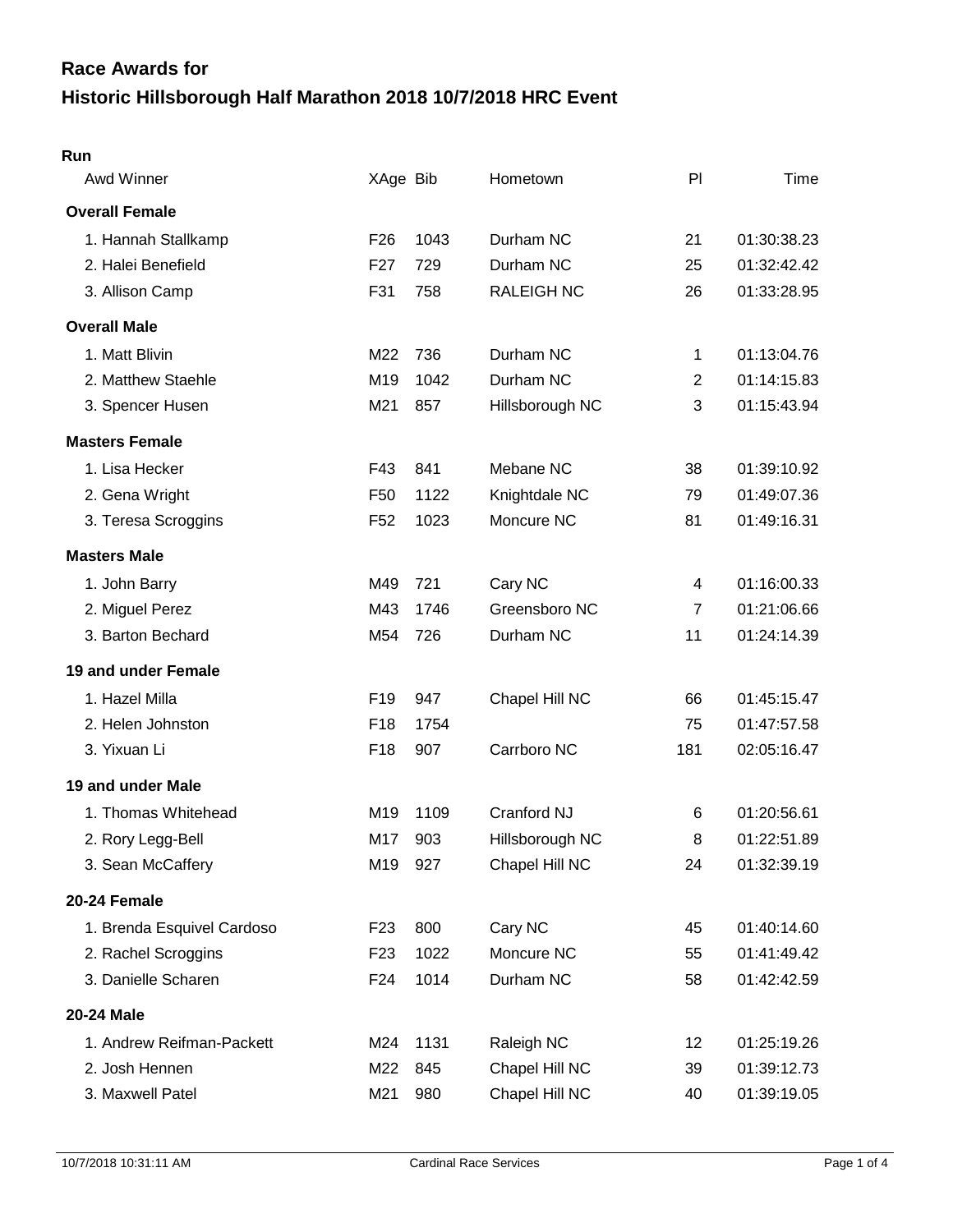# **25-29 Female**

| 1. Antonia Bista      | F <sub>27</sub> | 732  | Durham NC               | 29  | 01:35:48.44 |
|-----------------------|-----------------|------|-------------------------|-----|-------------|
| 2. Michelle Wendell   | F <sub>28</sub> | 1103 | Cary NC                 | 54  | 01:41:35.70 |
| 3. Christine Pavey    | F <sub>27</sub> | 1128 | <b>Timberlake NC</b>    | 72  | 01:47:21.43 |
| 25-29 Male            |                 |      |                         |     |             |
| 1. Michael Hogan      | M29             | 852  | Durham NC               | 10  | 01:24:05.62 |
| 2. Joshua Minor       | M29             | 948  | Hurdle Mills NC         | 16  | 01:29:20.35 |
| 3. Justin Bost        | M28             | 743  | Wendell NC              | 56  | 01:42:02.93 |
| <b>30-34 Female</b>   |                 |      |                         |     |             |
| 1. Ayla Amon          | F30             | 703  | <b>Baltimore MD</b>     | 34  | 01:37:29.24 |
| 2. Holley Peters      | F34             | 982  | <b>Winston Salem NC</b> | 59  | 01:42:50.07 |
| 3. jennifer chu       | f34             | 1141 | Chapel Hill NC          | 61  | 01:44:14.59 |
| 30-34 Male            |                 |      |                         |     |             |
| 1. Jake Green         | M34             | 824  | Durham NC               | 5   | 01:19:55.37 |
| 2. Kevin McHale       | M34             | 1125 | Cary NC                 | 9   | 01:23:50.96 |
| 3. Quinn Woodruff     | M32             | 1119 | Mebane NC               | 13  | 01:27:21.54 |
| <b>35-39 Female</b>   |                 |      |                         |     |             |
| 1. Sophia Raptopoulos | F37             | 992  | Atlanta GA              | 51  | 01:41:10.66 |
| 2. Emily Cox          | F37             | 774  | Durham NC               | 70  | 01:47:11.39 |
| 3. Lori Whitman       | F38             | 1110 | Hillsborough NC         | 76  | 01:48:04.41 |
| 35-39 Male            |                 |      |                         |     |             |
| 1. Justin Amos        | M37             | 704  | <b>Belmont NC</b>       | 27  | 01:34:57.93 |
| 2. Neville Redwood    | M39             | 996  | Durham NC               | 30  | 01:35:50.85 |
| 3. Joseph McCaffrey   | M38             | 928  | Durham NC               | 47  | 01:40:38.52 |
| 40-44 Female          |                 |      |                         |     |             |
| 1. Emmeline Igboekwe  | F43             | 859  | <b>CARY NC</b>          | 86  | 01:49:58.27 |
| 2. Susan Trout        | F44             | 1078 | Chapel Hill NC          | 97  | 01:51:15.53 |
| 3. Cara O'Brien       | F41             | 1751 | Durham NC               | 112 | 01:54:37.95 |
| 40-44 Male            |                 |      |                         |     |             |
| 1. Ben Hill           | M42             | 849  | Chapel Hill NC          | 32  | 01:36:23.14 |
| 2. Joshua Lowry       | M41             | 914  | Morrisville NC          | 35  | 01:37:47.76 |
| 3. Jason Wozniak      | M43             | 1121 | Hillsborough NC         | 43  | 01:39:53.51 |
| 45-49 Female          |                 |      |                         |     |             |
| 1. Catherine Sampey   | F45             | 1010 | Hillsborough NC         | 95  | 01:51:05.32 |
| 2. Kim Slawson        | F49             | 1143 | Apex NC                 | 127 | 01:56:46.64 |
| 3. Jocelyn Carbonara  | F45             | 1741 | Hillsborough NC         | 141 | 01:58:11.41 |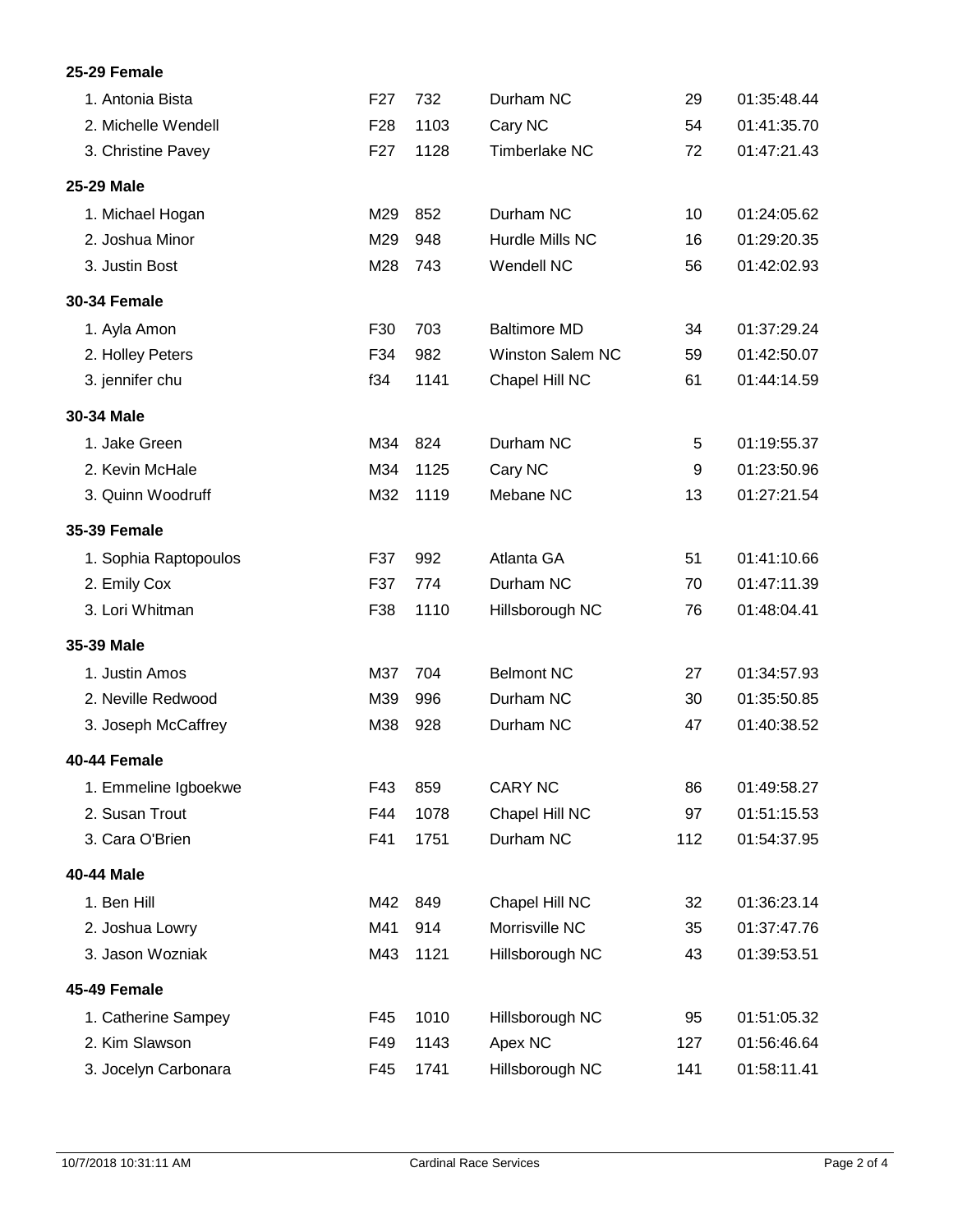# **45-49 Male**

| 1. travis walter     | M48             | 1089 | Apex NC                 | 15  | 01:28:49.99 |
|----------------------|-----------------|------|-------------------------|-----|-------------|
| 2. Joe McClernon     | M48             | 929  | Durham NC               | 20  | 01:30:32.32 |
| 3. Brett Dixon       | M49             | 788  | Cary NC                 | 28  | 01:35:01.22 |
| 50-54 Female         |                 |      |                         |     |             |
| 1. Sarah Verbiest    | F <sub>51</sub> | 1084 | Durham NC               | 101 | 01:52:22.28 |
| 2. Sally Wilging     | F <sub>54</sub> | 1136 | Cary NC                 | 110 | 01:53:52.96 |
| 3. Sonia Thomas      | F <sub>52</sub> | 1068 | Chapel Hill NC          | 115 | 01:54:54.81 |
| 50-54 Male           |                 |      |                         |     |             |
| 1. Daniel McDowell   | M51             | 933  |                         | 18  | 01:29:53.42 |
| 2. Ulf Andre         | M51             | 707  | Hillsborough NC         | 68  | 01:46:46.94 |
| 3. Blaine Schmidt    | m <sub>51</sub> | 1019 | Chapel Hill NC          | 104 | 01:52:42.10 |
| <b>55-59 Female</b>  |                 |      |                         |     |             |
| 1. Becky Trumbull    | F58             | 1079 | <b>DURHAM NC</b>        | 92  | 01:50:43.79 |
| 2. Kathy Matera      | F <sub>55</sub> | 923  | Chapel Hill NC          | 113 | 01:54:43.61 |
| 3. Joanne Richardson | F <sub>57</sub> | 998  |                         | 167 | 02:03:20.30 |
| 55-59 Male           |                 |      |                         |     |             |
| 1. Mauricio Morales  | M56             | 954  | Rocky Mount NC          | 33  | 01:37:27.28 |
| 2. Erik Legg         | M <sub>55</sub> | 902  | Hillsborough NC         | 42  | 01:39:44.44 |
| 3. bill costello     | m <sub>57</sub> | 773  | <b>DURHAM NC</b>        | 44  | 01:39:56.97 |
| 60-64 Female         |                 |      |                         |     |             |
| 1. sue Mellott       | F60             | 940  | Raleigh NC              | 179 | 02:05:03.88 |
| 2. Mary Kelly        | F60             | 880  | Shelby NC               | 247 | 02:17:46.41 |
| 3. SUSAN SMITH       | F60             | 1038 | <b>DURHAM NC</b>        | 287 | 02:23:56.15 |
| 60-64 Male           |                 |      |                         |     |             |
| 1. Ralph Pini        | M62             | 1129 | <b>Holly Springs NC</b> | 84  | 01:49:51.36 |
| 2. Michael Piracci   | M60             | 986  | Hillsborough NC         | 119 | 01:55:37.69 |
| 3. Jim Manwaring     | M63             | 918  | Hurdle Mills NC         | 120 | 01:55:46.13 |
| 65-69 Female         |                 |      |                         |     |             |
| 1. Kevin McNeilly    | F66             | 936  | Carrboro NC             | 173 | 02:04:23.68 |
| 2. Alice Finnell     | F66             | 807  | Chapel Hill NC          | 339 | 02:39:32.27 |
| 3. Cindy Engle       | F68             | 799  | Durham NC               | 348 | 02:42:47.23 |
| 65-69 Male           |                 |      |                         |     |             |
| 1. CHARLES KINCAID   | M69             | 884  | Durham NC               | 123 | 01:56:28.18 |
| 2. John Northen      | M68             | 966  | Chapel Hill NC          | 170 | 02:03:48.98 |
| 3. Jeff Kuglitsch    | M66             | 893  | Rocky Mount NC          | 233 | 02:15:11.29 |